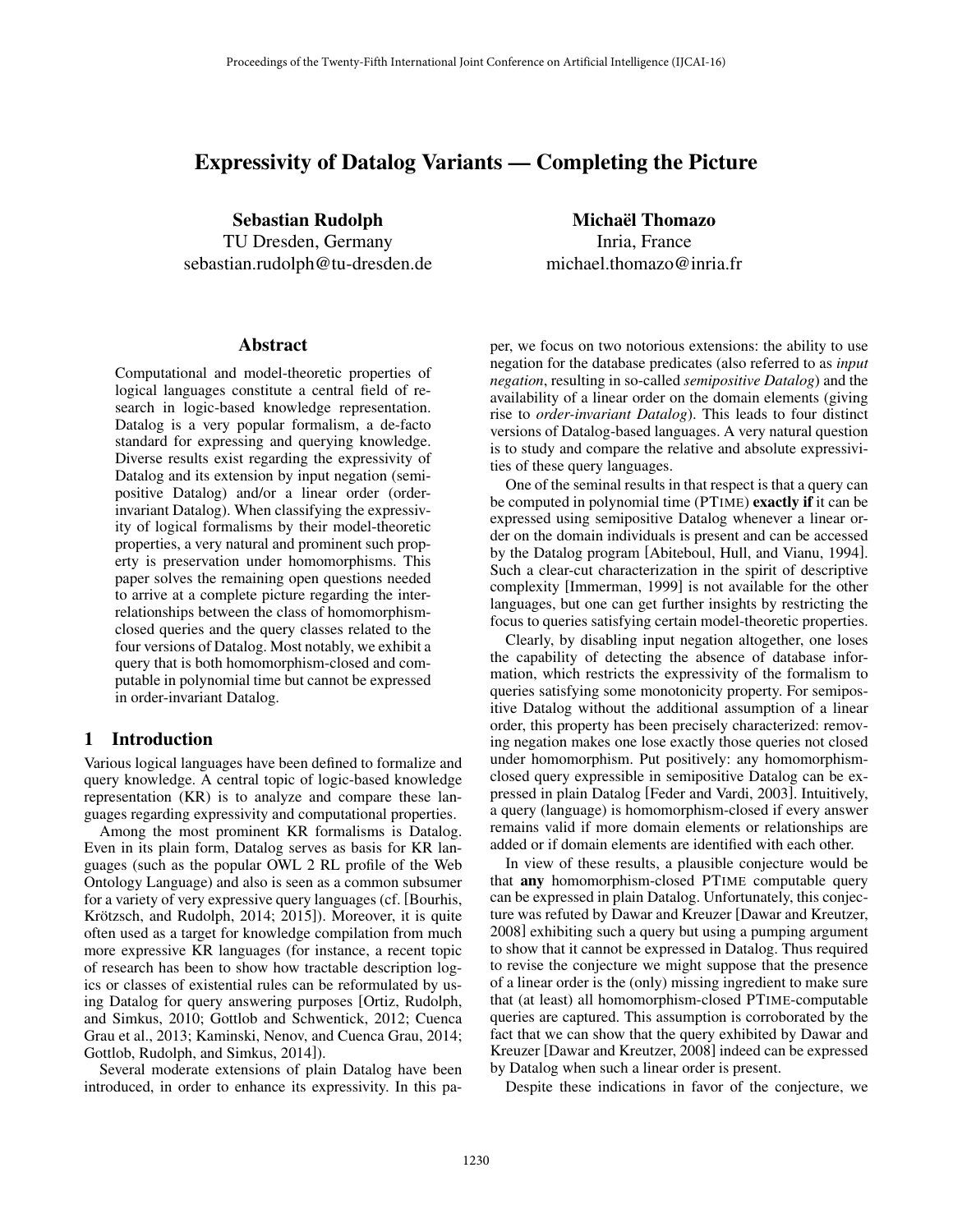

Figure 1: Relationships between the query classes. See Section 5 for details.

show in this paper that, perhaps surprisingly, there exists a PTIME-computable query that is closed under homomorphisms and that cannot be expressed by an order-invariant Datalog query. We first define this query, prove that it has the claimed properties, and then show that an order-invariant Datalog program encoding this query would allow us to build a polynomial family of monotone Boolean circuits that decide the existence of a perfect matching in a graph. This is known to be impossible thanks to a deep result by Razborov.

Combining all the known and newly established findings, we arrive at a complete map of the interrelationships of the five query classes defined by the four Datalog variants plus the class of homomorphism-closed queries. The result of this analysis is summarized by the diagram in Fig. 1.

We proceed as follows: we first recall basic definitions about queries, Datalog and the variants we study. Then, preparing the paper's main result, we introduce the notion of perfect matching in a graph as well as the result regarding the size of Boolean circuit deciding the existence of a perfect matching. Our main technical contribution follows: we introduce a polynomial query, closed under homomorphism, that is not equivalent to a Datalog query on ordered structures. We the summarize known and easy relationships between the four variants we consider. We finally describe some future work. Detailed proofs are to be found in the associated report [Rudolph and Thomazo, 2016].

## 2 Preliminaries

We consider two countable disjoint sets *V* and  $\Delta_u$  of *variables* and *universal domain elements*, respectively. Elements of  $V \cup \Delta_u$  are also called *terms*. We consider two finite disjoint sets *P<sup>i</sup>* and *P<sup>e</sup>* of *intensional predicates* and *extensional predicates*. Each predicate is either intensional or extensional and possesses an *arity*  $n \in \mathbb{N}$ .

An *atom* is an expression *a* of the form  $p(x_1, \ldots, x_n)$ where p is a predicate of arity *n* and  $x_1, \ldots, x_n$  are terms. The terms of  $a$  are denoted by terms $(a)$ . The terms of a set of atoms *A* are defined by  $\bigcup_{a \in A}$  terms $(a)$ .

For a set *P* of predicates, a *P*-*database* (or just *database*, if *P* is clear from the context) over some finite domain  $\Delta \subseteq \Delta_u$ is a finite set *D* of atoms with terms from  $\Delta$  and predi-

cates from  $P^1$ . For a fixed  $P$ , given a database *D* with domain  $\Delta$  and a database D' with domain  $\Delta'$ , a *homomorphism* from *D* to *D'* is a mapping  $\pi$  from  $\Delta$  to  $\Delta'$  such that if  $p(x_1,...,x_n) \in D$ , then  $p(\pi(x_1),...,\pi(x_n)) \in D'$ for every  $p \in \mathcal{P}$ . A *strong homomorphism*<sup>2</sup> from *D* to  $D'$  is a homomorphism  $\pi$  from *D* to  $D'$  such that for any  $p(y_1, \ldots, y_n) \in D'$ , there exists  $p(x_1, \ldots, x_n) \in D$  such that  $\pi(x_i) = y_i$  for all  $1 \leq i \leq n$ . An *isomorphism* from *D* to  $D'$  is a bijective homomorphism  $\pi$  from  $D$  to  $D'$  for which  $\pi^{-1}$  is also a homomorphism.

Given a set of extensional predicates *Pe*, a *(Boolean) query* q is a set of  $P_e$ -databases that is closed under isomorphisms.<sup>3</sup> For  $D \in \mathfrak{q}$  we say  $D$  *belongs to*  $\mathfrak{q}$  or  $\mathfrak{q}$  *matches*  $D$ . A query q is said to be *preserved under homomorphisms* or *homomorphism-closed* if for all  $D \in \mathfrak{q}$ , the existence of a homomorphism from *D* to *D'* implies  $D' \in \mathfrak{q}$ .

A *semipositive Datalog program* is a set of first-order logic formulae, also called *rule*, of the shape

$$
\forall \mathbf{x} \ \forall \mathbf{y} \ B[\mathbf{x},\mathbf{y}] \rightarrow p(\mathbf{y}),
$$

where **x** and **y** are sequences of variables from  $V$ , and  $B$  is a conjunction of

- extensional atoms of the form  $r(z)$  with  $r \in \mathcal{P}_e$  and  $z \subseteq x \cup y$ ,
- negated extensional atoms of the form  $\neg$ r(z) with r  $\in$  $\mathcal{P}_e$  and  $\mathbf{z} \subseteq \mathbf{x} \cup \mathbf{y}$ , and
- intensional atoms of the form  $s(z)$  with  $s \in \mathcal{P}_i$  and  $z \subseteq$  $\mathbf{x} \cup \mathbf{v}$ ,

and where  $p(y)$  is an atom of an intensional predicate whose variables belong to  $y$ . Note that  $x$ ,  $y$ , and  $z$  are sequences of variables from *V* ; in particular, the semipositive Datalog programs considered by us do not contain constants. For brevity, the leading universal quantifiers are usually omitted. A *semipositive Datalog query* is a semipositive Datalog program containing a special nullary predicate goal. If  $\mathbb P$  is a semipositive Datalog query, the  $\mathcal{P}_e$ -database *D* with domain  $\Delta$ belongs to  $\mathbb P$  if and only if  $\text{comp}(D) \cup \mathbb P$   $\models$  goal according to first-order logic semantics, where  $\text{comp}(D) := D \cup {\neg p(\mathbf{a})}$  $p(\mathbf{a}) \notin D, p \in \mathcal{P}_e, \mathbf{a} \in \Delta^n$ .

Semipositive Datalog programs (queries) without negated extensional atoms are called *Datalog programs (queries)*.

Given a  $P_e$ -database *D* over  $\Delta$  and a linear order  $\leq$  over  $\Delta$ , we define the  $\mathcal{P}_e \cup \{\text{initial}, \text{final}, \text{succ}\}$ -database  $D^{\leq}$ as *D* extended by the atoms

<sup>1</sup>Since Datalog originated from databases, we employ database terminology in this paper. In KR or logical terms, *D* could be also seen as a finite interpretation over  $\mathcal{P}_e$ .

 $2$ We consider the definition from Chang and Keisler [Chang and Keisler, 1989].

 $3$ This definition reflects the common understanding of a query that it "[...] should be independent of the representation of the data in a data base and should treat the elements of the data base as uninterpreted objects" [Chandra and Harel, 1980]. This understanding also justifies why we do not distinguish the domain elements into constants and labeled nulls, as it sometimes done in the literature, and why we do not allow for constants in our query languages.

<sup>•</sup> initial(*a*) for the  $\le$ -minimal element *a* of  $\Delta$ ,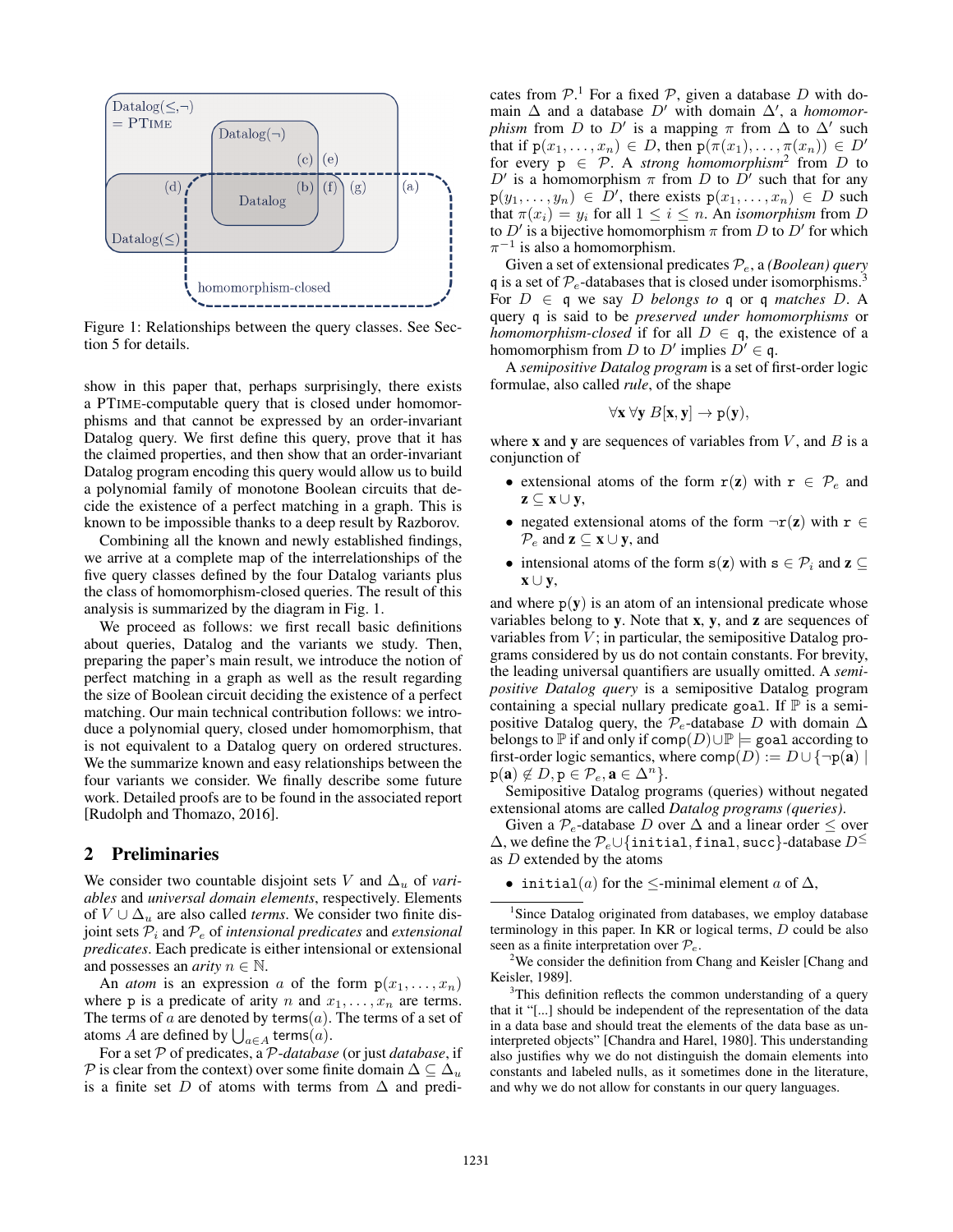

Figure 2: A graph  $G_1$  and a perfect matching, in bold.

- final(*b*) for the  $\le$ -maximal element *b* of  $\Delta$ ,
- succ(*c*, *d*) for any two  $\leq$ -consecutive elements *c* and *d* of  $\Delta$ , that is,  $c \leq d$  and for no  $e \in \Delta \setminus \{c, d\}$ , it holds that  $c \leq e \leq d$ .

An *order-invariant (semipositive) Datalog* query is a (semipositive) Datalog query  $\mathbb P$  making use of initial, final, and succ) (besides predicates in  $\mathcal{P}_e$  and  $\mathcal{P}_i$ ) whose result (match or no match) is independent of the particular choice of the linear order  $\leq$ . We then let *D* belong to  $\mathbb P$  iff  $comp(D^{\le}) \cup \mathbb{P} \models$  goal for some (or, equivalently, every) linear order  $\leq$ .

We now define the following classes of queries:

- Datalog( $\leq$ ,  $\neg$ ): the class of queries expressible by an order-invariant semipositive Datalog query,
- Datalog( $\leq$ ): the class of queries expressible by an order-invariant Datalog query,
- Datalog( $\neg$ ): the class of queries expressible by a semipositive Datalog query,
- *•* Datalog: the class of queries expressible by a Datalog query, and
- HC: the class of homomorphism-closed queries.

## 3 Perfect Matchings and Razborov's Result

As usual, a *directed finite graph* (in the following just *graph*) is a pair  $G = (V_G, E_G)$ , where  $V_G$  is a finite set, called *vertices* and  $E_G \subseteq V_G \times V_G$  is a binary relation on  $V_G$ , called *edges*. For any  $(v, v') = e \in E_G$ , the vertices *v* and  $v'$  are called the *ends* of *e*. Two edges are *adjacent* if they share an end. A *matching* for *G* is a set *M* of pairwise nonadjacent edges. A *perfect matching* for *G* is a matching *M* such that every vertex of  $V_G$  belongs to an edge of M. It is well-known (but not immediate to see) that the existence of a perfect matching in a graph can be checked in polynomial time [Edmonds, 1965].

We use two different encodings to represent graphs. Let  $G = (V_G, E_G)$  be a graph, such that  $V_G = \{1, \ldots, n\}$ . The relational representation of *G* is a finite relational structure whose domain is  $V_G$  and whose unique relation is the binary relation edge. For each edge  $(u, v) \in E_G$ , the relation edge contains the pair  $(u, v)$ . We may also represent the same graph by an *n*<sup>2</sup>-tuple  $(g_0, ..., g_{n^2-1}) \in \{0, 1\}^{n^2}$  such that  $g_{(i-1)*n+(j-1)} = 1$  if and only if  $(i, j) \in E_G$ .

A *k*-ary Boolean function (for  $k \geq 1$ ) is a function  $f$ :  $\{0,1\}^k \rightarrow \{0,1\}$ . A *k-input Boolean circuit*  $C$  (for  $k \geq 1$ )



Figure 3: A graph  $G_2$  without perfect matching.

is a directed acyclic graph with *k* distinguished nodes (labeled from 0 to  $k - 1$ ), called *sources (inputs)* which have no incoming edges, and with one distinguished node called *sink (output)* which has no outgoing edges. Every non-source node of C is called a *gate*; it is labeled with either one of  $\wedge$ ,  $\vee$ , in which case is has two incoming edges<sup>4</sup>, or with  $\neg$ , in which case there is one incoming edge. Given a vector  $x \in \{0, 1\}^k$ , the *value of source i* on  $x$  is the *i*<sup>th</sup> bit of  $x$ . The *value of a gate x* labeled by  $\land$  (resp.  $\lor$ , resp.  $\neg$ ) is the conjunction of the values of its incoming gates (resp. disjunction, resp. negation). The value of the sink on x is denoted by  $C(\mathbf{x})$ . The number of nodes in C is its size, denoted by  $|C|$ . C is said to compute a Boolean function *f* if for any tuple  $x \in \{0, 1\}^k$ ,  $C(\mathbf{x}) = f(\mathbf{x})$ . A Boolean circuit is *monotone* if no gate is labeled with *¬*.

A family of circuits for the perfect matching problem is a sequence of circuits  $(C_i)$  where  $C_i$  has  $i^2$  inputs,  $0, \ldots, i^2 - 1$ , such that the output of  $C_i$  is 1 if and only if its input is the representation of a graph with *i* vertices that contains a perfect matching, and 0 otherwise. Razborov showed the following.

Theorem 1 ([Razborov, 1985], Th. 3). *There exists a constant c >* 0 *such that the size of the circuits in an arbitrary family of monotone circuits for the perfect matching function on bipartite graphs is greater than*  $n^{c \log n}$ *.* 

We will use a weaker statement, following from this theorem: there can be no family of monotone circuits for the perfect matching function (for arbitrary graphs) of polynomial size. Such a family could be easily transformed into one violating Theorem 1 by removing nodes and edges.

# 4 A Homomorphism-Closed PTIME Query not Expressible in Datalog( $\leq$ )

In this section, we present a homomorphism-closed, PTIMEcomputable query that is not expressible by a Datalog query on a linearly ordered database. The key idea is that the existence of a Datalog program (independent of the database) expressing this query implies the existence of a polynomial circuit for the perfect matching query, which would contradict Theorem 1. A similar argument has been used to show that some monotonic PTIME queries are not expressible by some

<sup>&</sup>lt;sup>4</sup>In fact, we will consider circuits with arbitrarily many ingoing edges for  $\wedge$  and  $\vee$  gates (straightforwardly generalizing the definition). Since we are only interested in size-polynomiality, this is not a problem as for every such circuit there is a circuit with gates  $\wedge$ and  $\vee$  having only two ingoing edges and of polynomial size with respect to the original circuit.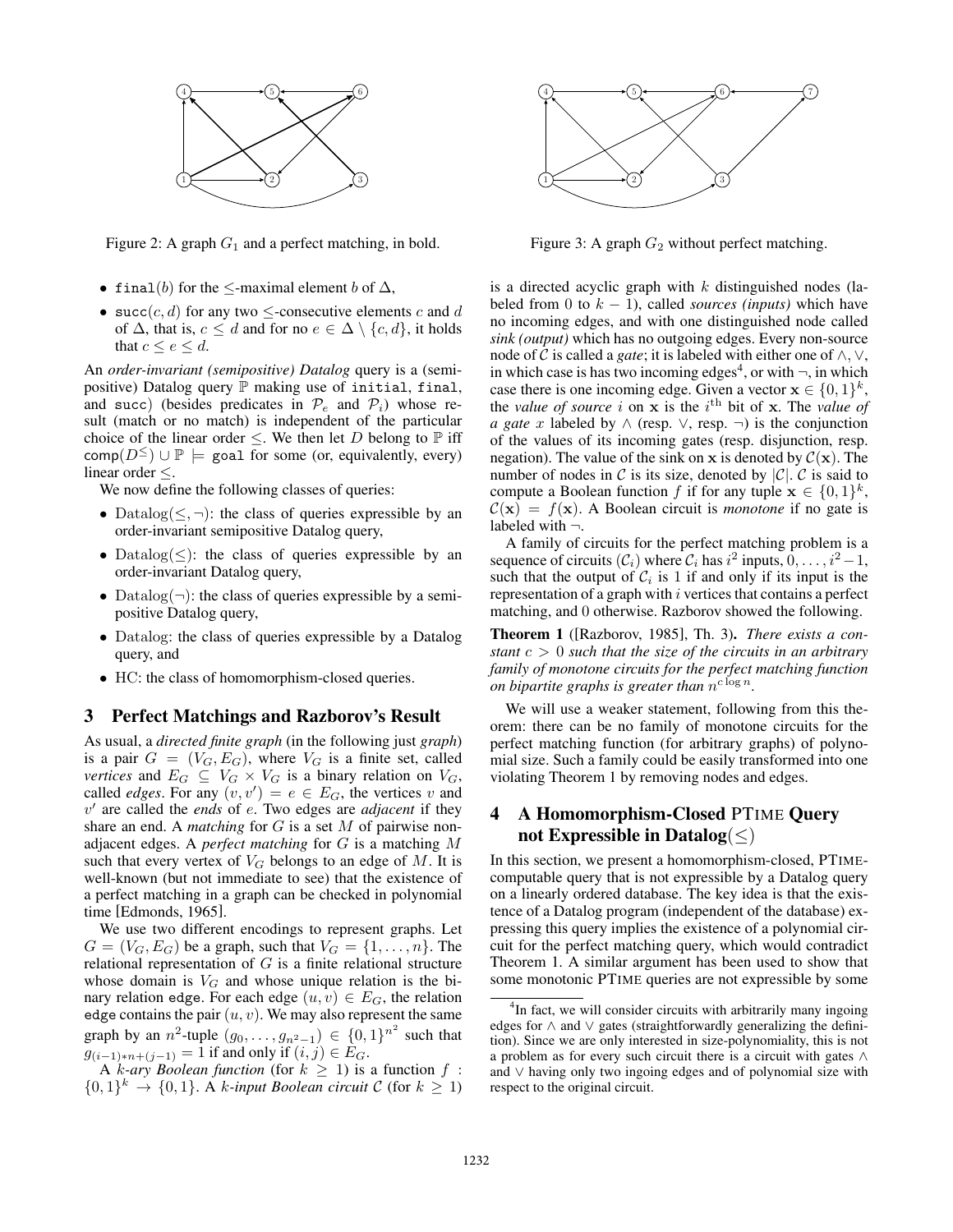variant of Datalog [Afrati, Cosmadakis, and Yannakakis, 1995].<sup>5</sup> The challenge here is to craft a suitable query which checks for perfect matchings and is homomorphism-closed at the same time. Indeed, we cannot directly use "D encodes a graph containing a perfect matching" as our query, as this query would not be preserved under homomorphism, as can be seen in Fig. 3: there is a homomorphism from graph *G*<sup>1</sup> from Fig. 2 to  $G_2$ , but there is no perfect matching in  $G_2$ .

However, there is some reminiscence of this property: adding an edge to a graph containing a perfect matching results in a graph that also contains a perfect matching. The following proposition formalize this intuition.

Proposition 2. *Let G be a graph containing a perfect matching, H be a graph. If there exists a bijective homomorphism h from G to H, then H contains a perfect matching.*

*Proof.* Let *M* be a matching of *G*. Let us consider *h*(*M*). Since no edges of *M* share an end and *h* is injective, no edges of *h*(*M*) share an edge. Moreover, since every vertex of *G* appears once in *M* and *h* is surjective, every vertex of *H* appears once in *h*(*M*). П

The idea to arrive at a homomorphism-closed query is to add additional information to the database about which vertices are considered when looking for a perfect matching.

Thus, beyond a binary predicate edge that describes the edges of the graph, we use the additional predicates first (unary), last (unary), and next (binary) which, intuitively, we will use to merge elements of the database attempting to obtain a linear order so we have a better control over the graph vertices when looking for a perfect matching. We call  $\Sigma$  the set of these four predicates.

The idea to construct a query that is homomorphism-closed but still can be used to solve the perfect matching problem is as follows: for the class of databases where first, last, and next happen to encode a linear order (let us call them *well-behaved databases*) on the database's domain, the query should match exactly if edge encodes a graph containing a perfect matching. Note that within the class of well-behaved databases, every homomorphism is necessarily bijective, thus Proposition 2 ensures homomorphism-closedness within this class. Then, in order to define query membership for all other databases and still ensure homomorphism-closedness we proceed as follows:

- the query does not match any database where there is no next-connected component containing both a firstindividual and a last-individual (as it is clear that no database with first, last, and next forming a linear order – and hence no well-behaved database – can be homomorphically mapped into such a database, so it is safe to let these databases not be matched by the query)
- the query matches all databases which even after removal of all elements not contained in any first- and

last-containing next-connected component – cannot be homomorphically mapped into any structure where first, last, and next constitute a linear order (obviously, these databases can never send but at best receive homomorphisms from well-behaved databases, so it is safe to let these databases be matched by the query)

*•* any non-well-behaved database *D* not falling in any of the two previous categories can be turned into a wellbehaved database  $D'$  in a deterministic fashion (by iteratively merging domain elements and finally removing unconnected domain elements) with the following two properties: *(i)* any well-behaved database receiving a homomorphism from *D* also receives a homomorphism from *D'*; *(ii)* any well-behaved database having a homomorphism into  $D$  also has a homomorphism into  $D'$ . Therefore, we need to have *D* satisfy the query if and only if  $D'$  does, i.e., iff edge in  $D'$  encodes a graph that contains a perfect matching.

In the following, we formally elaborate the above intuition.

**Definition 3** (Enlisted element). Let  $D$  be a  $\Sigma$ -database over *the domain*  $\Delta$ *. An element*  $d \in \Delta$  *is called* enlisted *if it is contained in a sequence*  $d_1, \ldots, d_n$  *of domain elements with* first $(d_1) \in D$  *and* last $(d_n) \in D$  *and* next $(d_i, d_{i+1}) \in D$ *for every*  $i \in \{1, ..., n-1\}$ *.* 

Fig. 4 illustrates the notion of enlisted elements.

Attempting to merge elements such that first, last, and next describe a linear order on enlisted elements, we next consider an equivalence relation on the database elements.

**Definition 4** (Congruence). *Given a*  $\Sigma$ -database *D* over  $\Delta$ ,  $let \cong be$  the smallest equivalence relation on the database *elements satisfying the following:*

- for all  $d_1, d_2 \in \Delta$  with  $first(d_1) \in D$  and  $first(d_2) \in D, d_1 \cong d_2$  *holds*
- *for all*  $d_1, d_2 \in \Delta$  *with* last $(d_1) \in D$  *and* last $(d_2) \in D$  $D, d_1 \cong d_2$  *holds*
- *for all*  $d_1, d_2, d'_1, d'_2 \in \Delta$  *with*  $d_1 \cong d_2$  *and*  $\text{next}(d_1, d'_1) \in D$  *as well as*  $\text{next}(d_2, d'_2) \in D$ ,  $d_1' \cong d_2'$  *holds*
- *for all*  $d_1, d_2, d'_1, d'_2 \in \Delta$  *with*  $d'_1 \cong d'_2$  *and*  $\texttt{next}(d_1, d'_1) \in D \text{ as well as } \texttt{next}(d_2, d'_2) \in D,$  $d_1 \cong d_2$  *holds.*

*The*  $\cong$ *-equivalence class of d is denoted by*  $[d]_{\cong}$ *.* 

In the next step, we define a new database by merging elements of the database which are  $\cong$ -equivalent.

Definition 5 (Compression of *D*). *The* compression *of a*  $\Sigma$ -database *D* is the  $\Sigma$ -database *D'* over  $\Delta' := \{[d] \cong \emptyset\}$ *d enlisted} such that:*

- first $([d]_{\cong})$  *iff there exists*  $d' \in \Delta$  *such that*  $d' \cong d$  *and*  $\mathtt{first}(d')$
- last $([d]_{\cong})$  *iff there exists*  $d' \in \Delta$  *such that*  $d' \cong d$  *and*  $\mathtt{last}(d')$
- $\text{next}([d_1]_{\cong}, [d_2]_{\cong})$  *iff there exists*  $d'_1, d'_2 \in \Delta$  such that  $d_1' \cong d_1, d_2' \cong d_2$  *and*  $\texttt{next}(d_1', d_2')$

<sup>&</sup>lt;sup>5</sup>More precisely, monotonic queries as defined in that work correspond to queries preserved under injective homomorphisms. This defines a larger class of queries than the homomorphism-closed queries considered here. In particular the monotonic queries described there are not homomorphism-closed.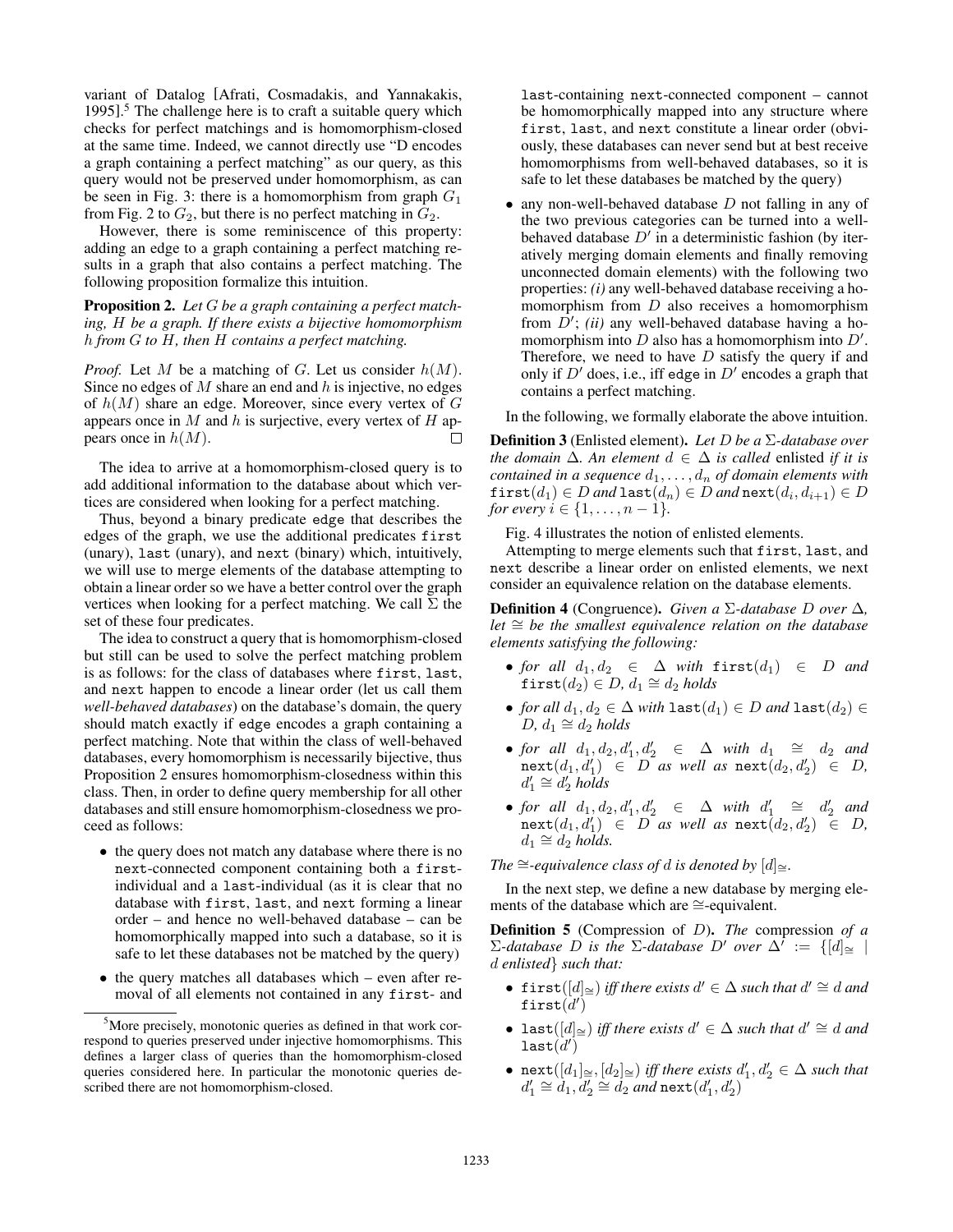

Figure 4: Example of a  $\Sigma$ -database. Simple edges represent next, double edges represent edge. Enlisted elements are drawn with empty circles.

• edge( $[d_1] \cong [d_2] \cong j$  *iff there exists*  $d'_1, d'_2 \in \Delta$  *such that*  $d'_1 \cong d_1, d'_2 \cong d_2$  *and* edge( $d'_1, d'_2$ )*.* 

Fig. 5 displays the database obtained by compressing the database from Fig. 4.

We now have the required tools to define our query. Intuitively, there are two reasons why the query might match a database after the compression operation: (1) contradictory encoding of the linear order or (2) correct encoding and existence of a perfect matching.

**Definition 6** (The query q). We define q such that  $D \in \mathfrak{q}$  if *and only if one of the following holds:*

- *there* are  $d, d' \in \Delta'$  such that  $\{ \texttt{next}(d, d'), \texttt{first}(d') \} \subseteq D'$  *or*
- *there are*  $d, d' \in \Delta'$  *such that*  $\{\texttt{last}(d), \texttt{next}(d, d')\} \subseteq$  $D'$  *or*
- *• contains enlisted elements and the graph encoded by D*<sup>0</sup> *(via the* edge *relation) contains a perfect matching.*

We can now establish, that the defined query has the claimed properties. PTime computability follows from PTIME preprocessing and PTIME checking for a perfect matching.

#### Proposition 7. q *is computable in polynomial time.*

Preservation under homomorphisms is obtained by construction, as explained above.

#### Proposition 8. q *is preserved under homomorphisms.*

Finally, the general argument of q non-expressibility in order-invariant Datalog is an indirect one: Suppose there were an order-invariant Datalog program  $\mathbb P$  computing q. Given this program and a natural number *n*, we show how to construct a polynomial-size monotone Boolean circuit over *n*<sup>2</sup> input variables recognizing the existence of a perfect matching in a graph with *n* vertices. However, this contradicts Theorem 1, hence the initial assumption must be wrong.

Theorem 9. *The query* q *defined above is not expressible in order-invariant Datalog.*

## 5 Expressivities – Known and Easy Cases

In this section, we provide the justification of the complete picture about the relationships of the considered query classes



Figure 5: The compression of *D* from Fig. 4, ellipses representing equivalence classes.

depicted in Fig. 1, for which the query established in the preceding section constitutes the final building block. We first note that by syntactic inclusion of the query languages the following semantic inclusions hold: Datalog  $\subseteq$  Datalog $(\le)$ , Datalog  $(\le)$ , Datalog  $(\le, \neg)$ ,  $\text{Database}(\leq) \subseteq \text{Database}(\leq, \neg),$ and  $\text{Database}(\neg) \subseteq \text{Database}(\leq, \neg)$ . Furthermore, it is wellknown that Datalog queries are homomorphism-closed: Datalog  $\subseteq$  HC. The following theorem, which ensures  $\text{Database}(\neg) \cap \text{HC} \subseteq \text{Database}$  has been established by Feder and Vardi [Feder and Vardi, 2003].

**Theorem 10.** *Every* Datalog( $\neg$ ) *query that is preserved under homomorphisms is expressible in* Datalog*.*

In order to further clarify the relationship between the classes of queries considered here, the following two propositions – which establish model-theoretic properties of Datalog( $\leq$ ) and Datalog( $\neg$ ) – come handy:

**Proposition 11.** *Every* Datalog(<) *query is preserved under bijective homomorphisms.*

Proposition 12. *Every* Datalog(*¬*) *query is preserved under strong homomorphisms.*

We will use these propositions below to show nonexpressibility of certain queries. Furthermore, they can be employed to obtain the following result:

Theorem 13. *Every query that is expressible both in* Datalog( $\leq$ ) *and* Datalog( $\neg$ ) *can be expressed in* Datalog.

To ensure that no further inclusion relationships than the ones noted above (and their consequences) hold, we provide examples of queries for all the remaining admissible combinations of memberships and non-memberships. These combinations correspond to the regions in the Venn diagram depicted in Fig. 1, labeled by letters. If not specified otherwise, we assume just one binary database predicate edge, allowing us to interpret databases as directed graphs.

(a) Regarding homomorphism-closed queries not contained in any of the Datalog classes, consider the class of existential rules queries, which has been shown to precisely capture all homomorphism-closed recursively enumerable queries[Rudolph and Thomazo, 2015]. In particular this class contains all homomorphism-closed EXPTIMEhard queries, which cannot be expressed in  $\text{Database}(\leq)$  $, \neg$ ), since PTIME  $\subsetneq$  EXPTIME.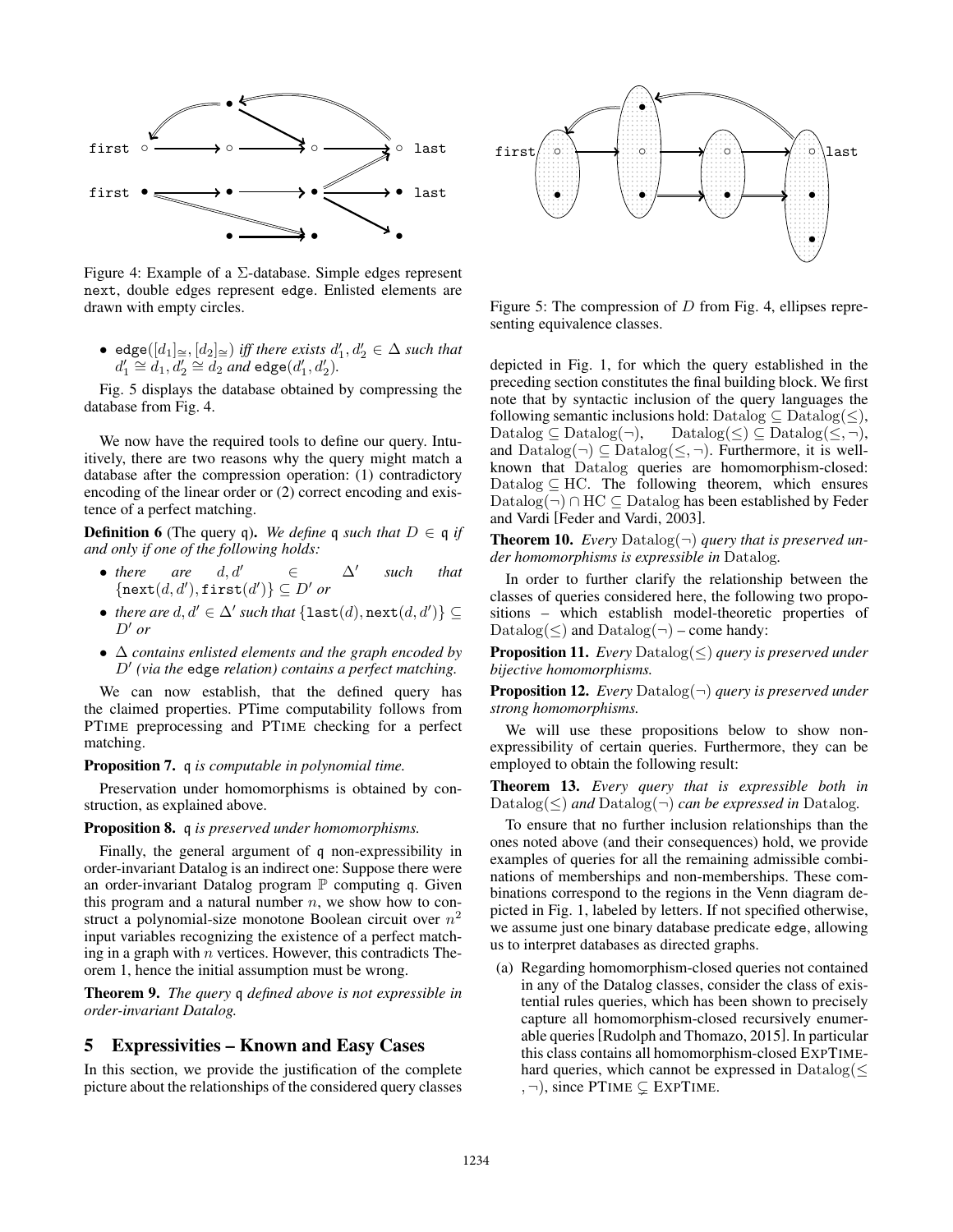| edge(x, y)                                                                             | $\rightarrow$ | path(x, y)                  | $\left( 1\right)$ |
|----------------------------------------------------------------------------------------|---------------|-----------------------------|-------------------|
| $edge(x, y) \wedge path(y, z)$                                                         |               | $\rightarrow$ path $(x, z)$ | $\left( 2\right)$ |
| path(x, x)                                                                             | $\rightarrow$ | goal                        | $\left( 3\right)$ |
|                                                                                        |               |                             |                   |
|                                                                                        |               | eqdist $(x, x, y, y)$       | $\left( 4\right)$ |
| eqdist $(x, x', y, y') \wedge$ succ $(x', x'') \wedge \wedge$ succ $(y', y'')$         | $\rightarrow$ | eqdist $(x, x'', y, y'')$   | $\left( 5\right)$ |
| initial $(x)$                                                                          | $\rightarrow$ | sqr(x,x)                    | $\left( 6\right)$ |
| initial(x) $\wedge$ succ(x, y)                                                         | $\rightarrow$ | $\texttt{sqr}(y, y)$        | (7)               |
| $\verb+succ+(x,y)\wedge\verb+succ+(y,z)\wedge\verb+sqrt+(x,x')\wedge\verb+sqrt+(y,y')$ |               |                             |                   |
| $\wedge$ eqdist $(x', y', y', z') \wedge$ succ $(z', z'') \wedge$ succ $(z'', z''')$   | $\rightarrow$ | sqr(z, z''')                | (8)               |
| initial(x) $\wedge$ succ(x, y)                                                         | $\rightarrow$ | dualpower $(x, y)$          | (9)               |
| initial(x) $\wedge$ dualpower(y, z) $\wedge$ succ(y, y')                               |               |                             |                   |
| $\wedge$ eqdist $(x, z, z, w)$                                                         | $\rightarrow$ | dualpower $(y', w)$         | (10)              |
| square $(x, y) \wedge$ dualpower $(y, z) \wedge$ dualpower $(z, w)$                    | $\rightarrow$ | goodlength $(w)$            | (11)              |
|                                                                                        |               |                             |                   |
| $source(x) \wedge initial(y)$                                                          | $\rightarrow$ | distance(x, y)              | (12)              |
| distance $(x, y) \wedge$ edge $(x, x') \wedge$ succ $(y, y')$                          | $\rightarrow$ | distance $(x', y')$         | (13)              |
| distance $(x, y) \wedge \text{final}(x) \wedge \text{goodlength}(y)$                   | $\rightarrow$ | goal                        | (14)              |
|                                                                                        |               |                             |                   |

Figure 6:  $\text{Database}(\le)$  version of the query described by Dawar and Kreutzer

- (b) A query that checks if a graph contains at least one edge is homomorphism-closed and expressible in all the Datalog variants.
- (c) A query checking if a graph is not symmetric (*i.e.*, there exists an edge (*a, b*) but no edge (*b, a*)) is expressible in Datalog( $\neg$ ) (and hence in Datalog( $\leq$ , $\neg$ )) via the onerule program edge $(x, y) \wedge \neg$ edge $(y, x) \rightarrow$  goal, but not in  $\text{Database}(\le)$  (nor  $\text{Database}$ ) since it is not closed under bijective homomorphisms. Consequently it is also not homomorphism-closed.
- (d) A query checking if a graph contains an even number of vertices is expressible in  $\text{Database}(\le)$  (and hence in Datalog( $\leq$ ,  $\neg$ )) as follows:

| initial $(x)$                                | $\rightarrow$ odd $(x)$  |
|----------------------------------------------|--------------------------|
| $odd(x) \wedge succ(x,y)$                    | $\rightarrow$ even $(y)$ |
| $\mathtt{even}(x) \wedge \mathtt{succ}(x,y)$ | $\rightarrow$ odd $(y)$  |
| final $(x) \wedge$ even $(x)$                | $\rightarrow$ goal       |
|                                              |                          |

However the query cannot be expressed in  $\text{Database}(\neg)$ (nor Datalog) since it is not closed under strong homomorphisms. It is thus also not homomorphism-closed.

- (e) A query that checks for acyclicity of a graph is not homomorphism-closed, while it is in  $\text{Database}(\leq, \neg)$  (as it clearly is in PTIME) but in none of its subclasses (the query is neither closed under bijective homomorphisms nor under strong homomorphisms).
- (f) For a query that is homomorphism-closed and expressible in Datalog( $\leq$ ) (and hence in Datalog( $\leq$ ,  $\neg$ )) but not in Datalog (and therefore, via Theorem 10 also not in  $\text{Database}(\neg)$ ) we refer to Dawar and Kreutzer (2008), where the following query is defined: given unary predicates source and target and a binary predicate edge, the query checks if the relation edge contains a cycle or there is a natural number  $n$  such that there is an edgepath of length  $2^{(2^{n^2})}$  from some  $s \in \Delta$  with source(*s*)

to some  $t \in \Delta$  with target(*t*). It was shown that this query is homomorphism-closed and in PTIME, but not in Datalog (this was shown via some pumping argument). It remains to be shown that this query is in  $\text{Database}(<)$ . To see this, consider the  $\text{Database}(<)$  query displayed in Fig. 6.

Rules (1)–(3) ensure that the query matches whenever there is an edge-cycle. Now assume w.l.o.g.  $\Delta$  =  $\{0, \ldots, m\}$  such that the the element *i* is the  $(i + 1)$ th element in the linear order encoded by  $\leq$ . Then, rules (4) and (5) ensure that equidist( $i, j, k, \ell$ ) is entailed whenever  $j - i = \ell - k \geq 0$ . Consequently rules (6)-(8) ensure that  $\text{sqr}(i, j)$  is entailed exactly if  $j = i^2$ , while rules (9) and (10) make sure that dualpower $(i, j)$ is entailed whenever  $j = 2^i$ . Then, Rule (11) delivers goodlength $(i)$  as a consequence whenever  $i =$  $2^{(2^{n^2})}$  for some *n*. Rules (12) and (13) make sure that distance $(i, j)$  is a consequence, if the domain element *i* can be reached by an edge-path of length *j* from some individual *a* with source(*a*)  $\in$  *D*, consequently Rule (14) makes the query match if there is an edge-path of length  $2^{(2^{n^2})}$  from some *a* with source $(a) \in D$  to some *b* with target $(b) \in D$ .

(g) Finally, a query that is homomorphism-closed and expressible in  $\text{Database}(\leq, \neg)$  but in none of the others has been exposed in the preceding section.

## 6 Conclusion and Future Work

We have compared the expressive power of four variants of Datalog, where input negation and a linear order may or may not be used. For completing the picture, we had to show that there exists a PTIME homomorphism-closed query that is not expressible in order-invariant Datalog without input negation (while it is by a classical result when allowing for input negation). This is in strong contrast with the classical result by